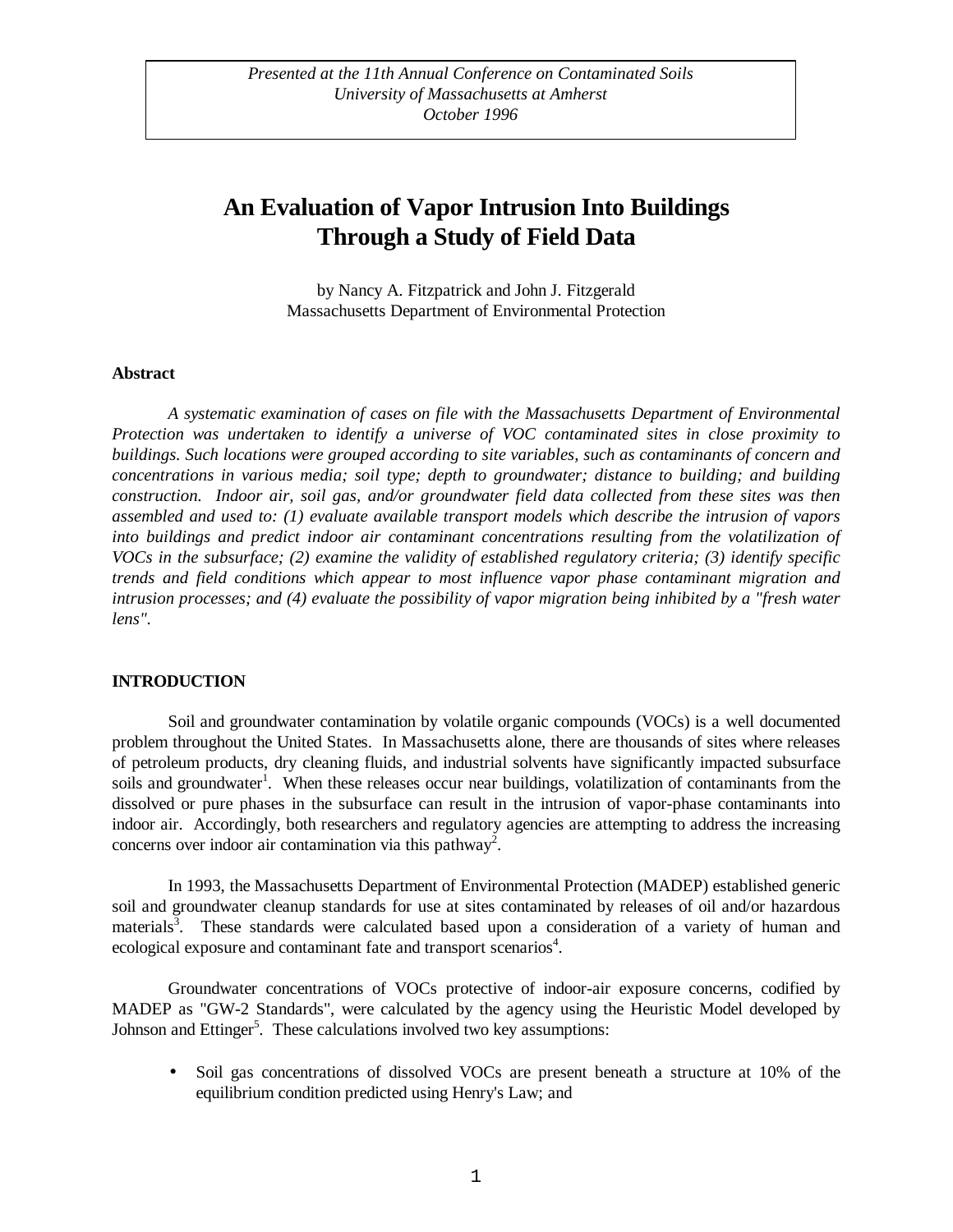• Building and site conditions are consistent with the assumptions used by Johnson and Ettinger in developing Figure 3 of their paper, with soil permeability assumed to be  $10^{-7}$  cm<sup>2</sup>, resulting in an indoor air/vadose zone "Attenuation Coefficient" (AC) of  $5 \times 10^{-4}$ .

MADEP GW-2 groundwater standards were back-calculated from "acceptable" indoor-air VOC concentrations using the selected Attenuation Coefficient. The "acceptable" indoor air concentration designated for each VOC was the lowest of: (1) the one in one million Excess Lifetime Cancer Risk (ELCR) concentration; (2) 20% of the Reference Concentration (RfC); and (3) the 50% odor recognition threshold. In cases where such a value would be less than expected indoor air "background" concentrations (e.g., benzene), the acceptable indoor air concentration defaulted to the background condition.

In 1996, MADEP began a systematic effort to determine the reasonableness of the above assumptions, and protectiveness of its regulatory (GW-2) standards. The focus of initial efforts in this regard was a review and evaluation of site information and data contained in agency files. The preliminary results and findings of this effort are the subject of this paper.

## **Scope and Objectives**

Under Massachusetts law and regulations, parties deemed responsible for contaminated sites are required to engage the services of private environmental/engineering firms to investigate and evaluate site conditions, using accepted and appropriate practices. Reports detailing methods and findings are then submitted to MADEP for possible review, audit, and/or archiving. As a repository for thousands of such reports, agency files provide a large and unique collection of site investigative studies. Using available databases, and the recommendations and institutional memory of agency staff, a study was undertaken to identify and review reports of this nature concerned with VOC partitioning and indoor air impacts.

The objective of this effort was to try to discern o*rder of magnitude* findings, factors, and trends in VOC partitioning and vapor-phase infiltration to impacted structures, based upon "real world" data. It was hoped that information and data obtained from this study would enable the agency to: (1) better evaluate available vapor-phase transport/infiltration models; (2) examine the validity of established regulatory criteria; and (3) identify specific field conditions and factors which appear to most influence vapor phase contaminant migration and intrusion processes.

## **Limitations and Biases**

While the benefits of using actual site data are self-evident, there are important drawbacks to using such an approach, which need to be understood and accepted. Listed below are the most significant limitations in this regard, relative to this effort:

- Unlike a laboratory or pilot study, all variables at "real world" sites cannot be reasonably known or controlled. Moreover, the degree of characterization of sites examined during this effort ranged from moderately complete to extremely limited; almost all sites examined had limited spatial and temporal data, in some cases revealing significant gaps or anomalies in site investigative efforts. To compensate for data gaps and unknowns, a significant degree of professional judgement was used to enhance the qualitative and semi-quantitative interpretation of available data.
- Certain regional and methodological biases are present. Specifically, sites evaluated during this study were located within the Metropolitan Boston area, in which the depth to groundwater was generally within 1 to 5 meters from the ground surface. Moreover, the evaluation of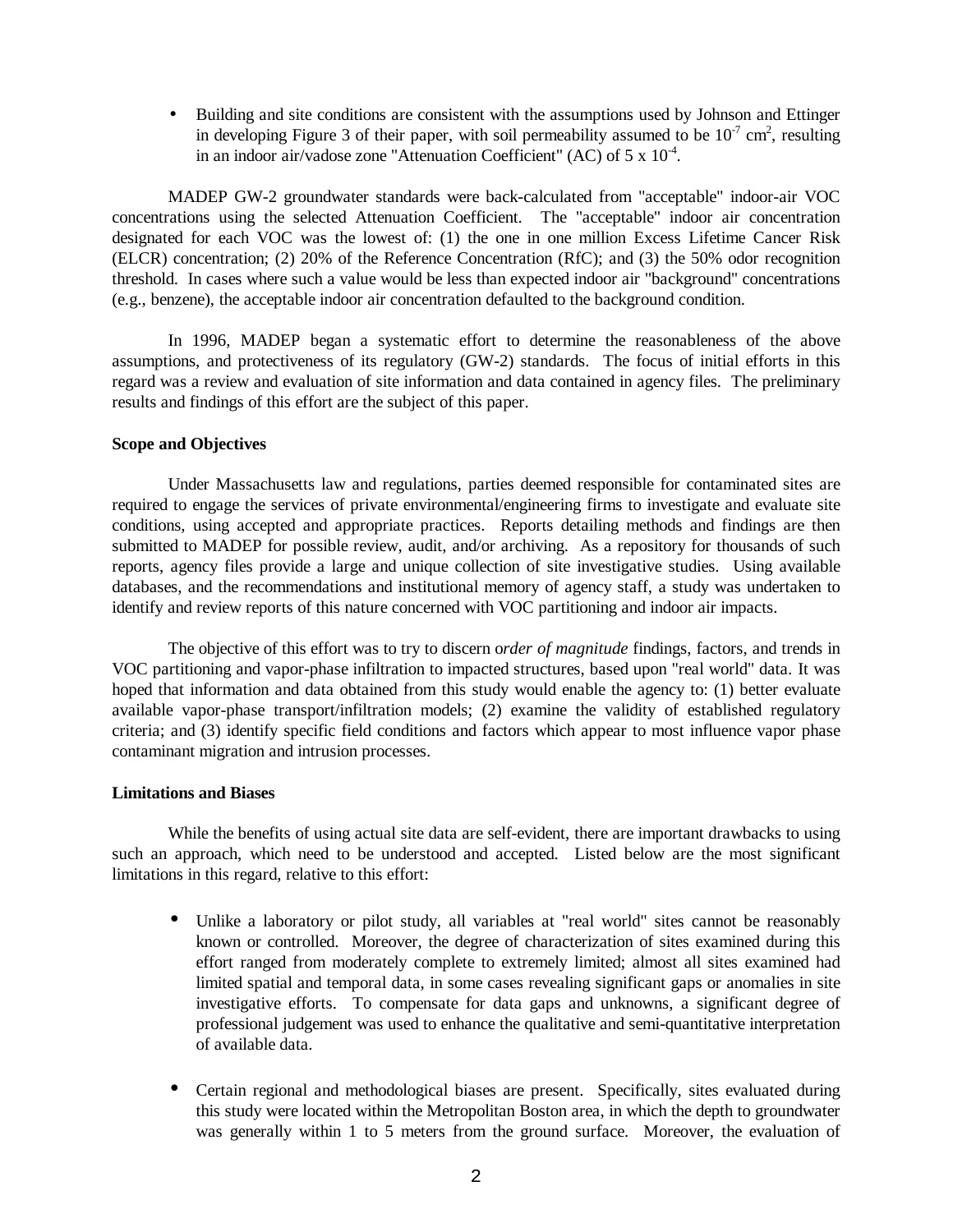indoor air impacts focused on investigations conducted during the winter months, when "worst case" vapor infiltration conditions may be expected.

- Virtually all data evaluated during this study was produced by others. If accepted procedures were followed, and adequate documentation was provided, groundwater and soil gas monitoring wells were assumed to be properly constructed and developed; groundwater, soil gas, and indoor air sampling and analysis were assumed to be properly performed; and presented information and data was assumed to be accurate and reliable.
- Finally, in attempting to discern an impact to indoor air, it was necessary to designate "background" concentrations of common VOCs, based upon national and state databases.<sup>4</sup> This may result in a finding of "no impact" at a site were infiltration is in fact occurring, or an incorrect "impact" finding at a site with high VOC background levels.

Despite these limitations, the observations and data obtained from this effort are believed to provide useful *order of magnitude* findings and context, in an area of study and regulation deficient in such a grounding.

## **IMPLEMENTATION**

## **Site Identification**

Phase I of the project focused upon the identification of sites to include in the study. A broadbased approach was initially employed to identify those sites where a release of volatile organic compounds (VOCs) had impacted groundwater and/or indoor air. To accomplish this task, a database search was conducted on over 6,000 files maintained by MADEP in its Northeast Regional Office. The Northeast Region is comprised of 95 cities and towns within the greater-Boston Metropolitan Area, representing a population of approximately three million people, or roughly half the population of the State of Massachusetts. Agency staff familiar with specific sites also provided information to assist in the identification of appropriate candidates for incorporation into the study.

As a result of the initial database and staff searches, the list of potential candidates was narrowed to 165 sites where elevated concentrations of VOCs present in groundwater were potentially impacting indoor air within a building. File reviews were then conducted on each of the 165 sites to determine if relevant and reliable groundwater, soil gas, and/or indoor air data was available, and whether MADEP GW-2 standards would be applicable. Under state regulations, GW-2 groundwater standards are applicable at sites where: (a) the annual average depth to the water table is less than or equal to five (5) meters below surface grade; and (b) groundwater contamination exists within 10 meters of an occupied building.

Of the 165 sites evaluated, 68 had some relevant combination of groundwater, soil gas, and or indoor air data. The field of sites was then narrowed once again to single out those sites most suitable for the study by applying the following site selection criteria:

- presence of high levels of VOCs in groundwater;
- sufficient downgradient distance from release area;
- water table monitoring wells located in building or within 10 meters of the on-site building;
- indoor air monitoring conducted between the months of December through March;
- soil gas points at depths beneath the building;
- soil gas points <3 meters above the water table;
- synoptic groundwater, soil gas, and/or indoor air data.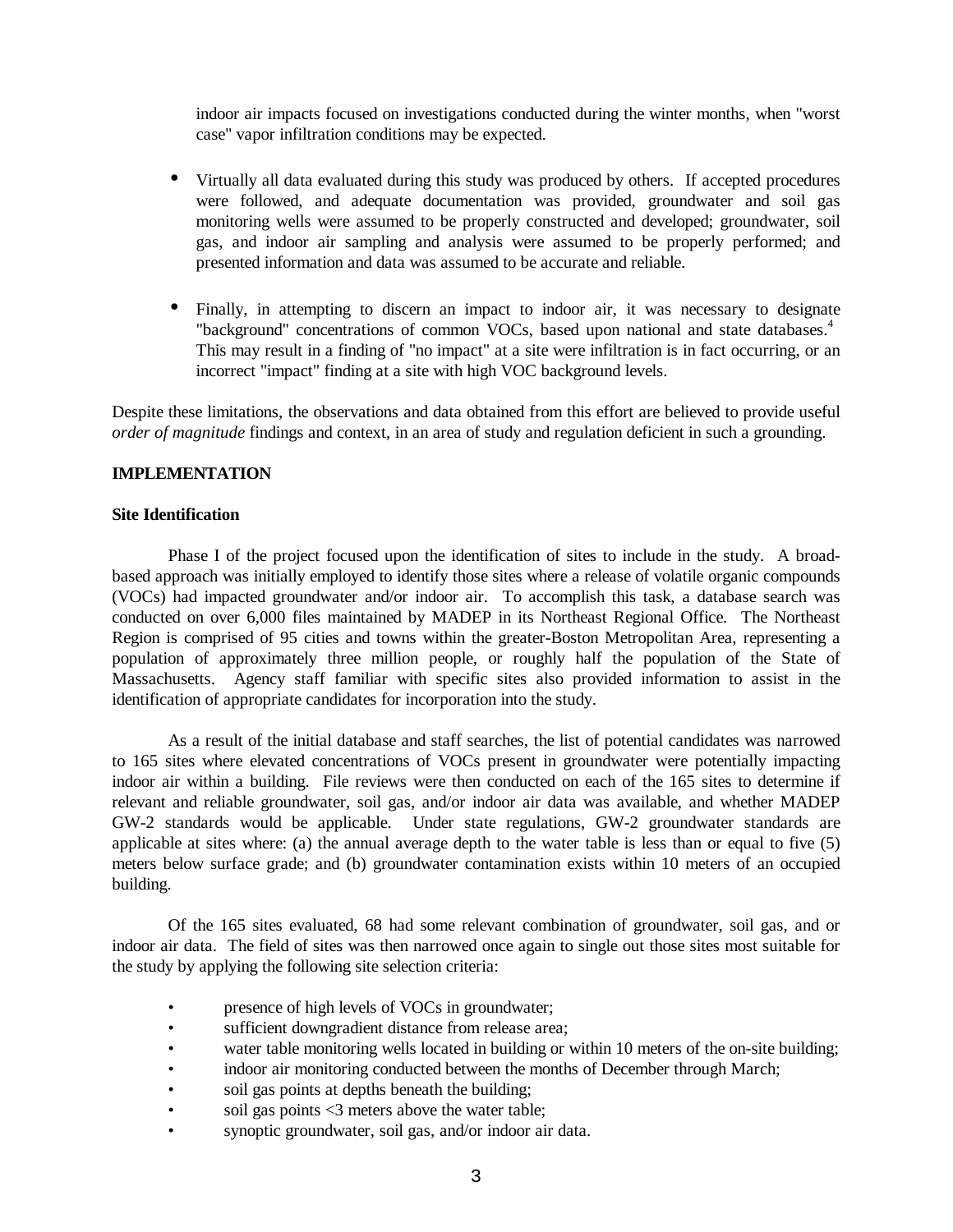Using the above criteria, forty-seven (47) sites and sub-sites were determined to represent the best candidates for incorporation into the study. For the purpose of the study, "sub-sites" were defined as discrete locations within a larger site for which groundwater, soil gas, and/or indoor air data was available. For example, different residential neighborhoods impacted by the same trichloroethene (TCE) plume would each constitute a "sub-site". The term "sites" as used throughout the remainder of this paper represents both "sites" and "sub-sites".

Of the 47 sites identified, 26 (55%) had been impacted by releases of chlorinated VOCs, while 21 (45%) were associated with gasoline releases (i.e. benzene, toluene, ethylbenzene, and xylenes (BTEX)). Of the buildings involved, 24 (52%) were residential homes (single family, condominium apartments, and townhouses), 1 (2%) was a school, and 21 (46%) were commercial buildings (restaurants, fitness centers, retail stores).

## **Data Evaluation**

Phase II of the project focused upon the evaluation of the groundwater, soil gas, and indoor air data available for the subject sites. Confidence criteria were developed to characterize and score the relevance and quality of respective field data. All data were assigned an initial baseline value of "+5" and points were then added or subtracted, based upon these criteria. A higher score reflected a relative abundance of high-quality spatial and/or temporal data, whereas a lower score indicated a condition of limited or suspect data. The specific "positive" and "negative" criteria applied to each media are provided below. Miscellaneous considerations for each data set were also evaluated during the scoring procedure on an case-by-case basis.

#### **Groundwater**

#### Positive Attributes

- o Monitoring wells located inside building
- o More than one well within 10 meters of building
- o Multiple groundwater monitoring events
- o Data collected between the months of December through February
- o Monitoring events synoptic with soil gas and/or indoor air monitoring events

#### Negative Attributes

- o Nearest well  $> 10$  meters from building
- o Downgradient wells only
- o Gas chromatograph screening data only
- o Unknown well screen interval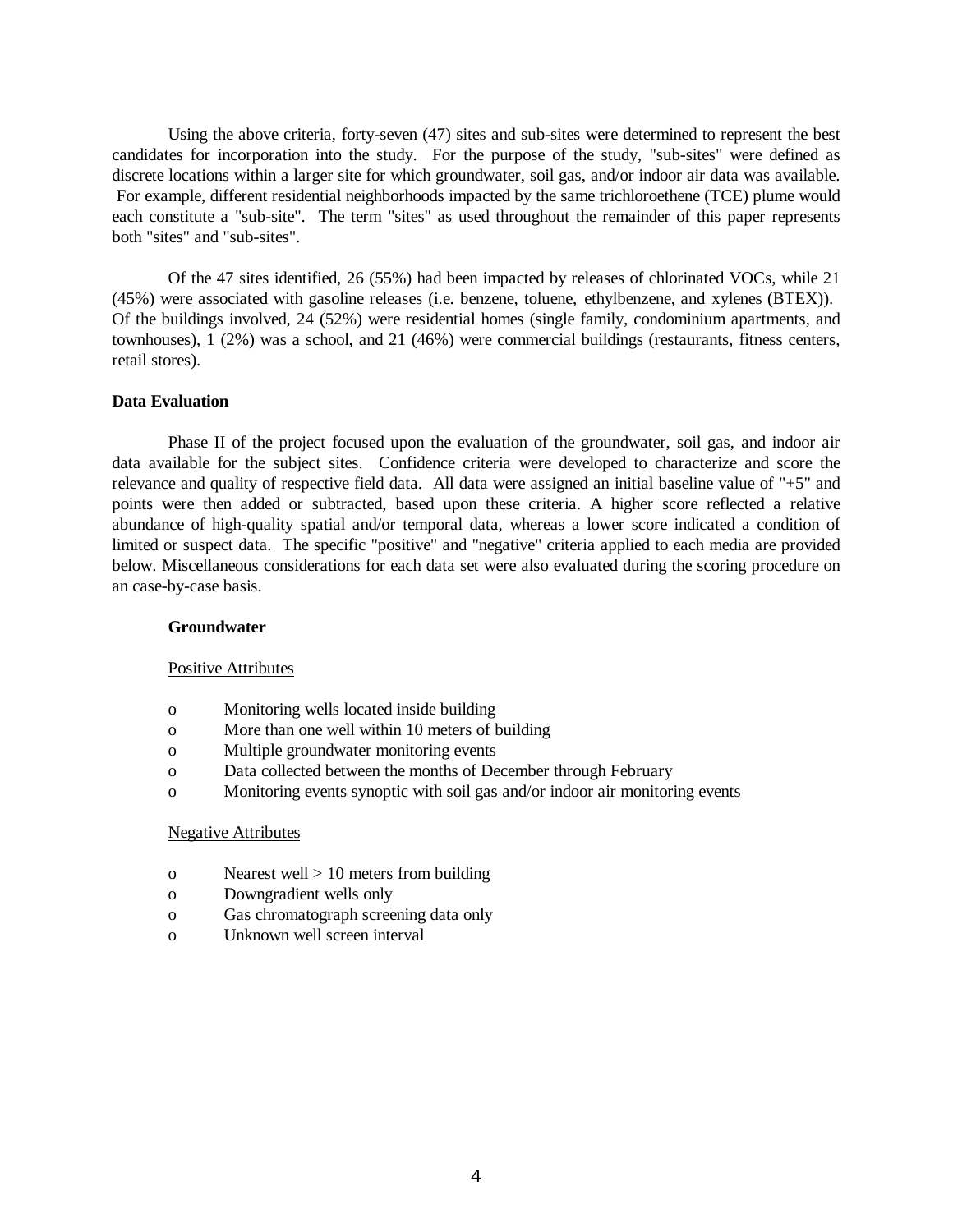## **Soil Gas**

## Positive Attributes

- o Sampling point(s) installed in building, directly beneath foundation
- o More than one sampling point within 10 meters of building
- o Multiple soil gas monitoring events
- o Data collected between the months of December through February
- o Monitoring events synoptic with groundwater and/or indoor air monitoring events

## Negative Attributes

- o Nearest sampling point >10 meters from building
- o Data collected >1 year from groundwater data
- o Extraction point >2 meters below building foundation
- o Extraction point >3 meters above water table

## **Indoor Air**

## Positive Attributes

- o Data collected between the months of December through February
- o Multiple indoor air monitoring events
- o Analysis by EPA Method TO-1, TO-2, or TO-14
- o Monitoring events synoptic with groundwater and/or soil gas monitoring events

#### Negative Attributes

- o Data collected between the months of April through September
- o Data collected >1 year from groundwater and/or soil gas data

#### **Data Collection and Manipulations**

A master spreadsheet was created to record on-site VOC contaminant concentrations in all media; sampling dates and locations; calculated Attenuation Coefficients (ACs); calculated % Henry's Constant partitioning conditions (%Hc); environmental site conditions; and building characteristics.

Using the groundwater, soil gas, and indoor air data available for each site, "low", "high", and "likely/average" VOC concentrations were determined for each media at the respective site building location. Factors such as the date of sample collection, the proximity of the sampling point to the building, and the type of surface between the sampling point and the building (e.g. grass versus pavement) were taken into consideration to arrive at the high, low, and likely concentration values. In most cases, these values corresponded to actual site data; in a few cases, professional judgement was used to average data or reconcile anomalies or data gaps. Site-specific AC and %Hc values were then calculated for each VOC using the appropriate combination of groundwater, soil gas, and/or indoor air data as described below.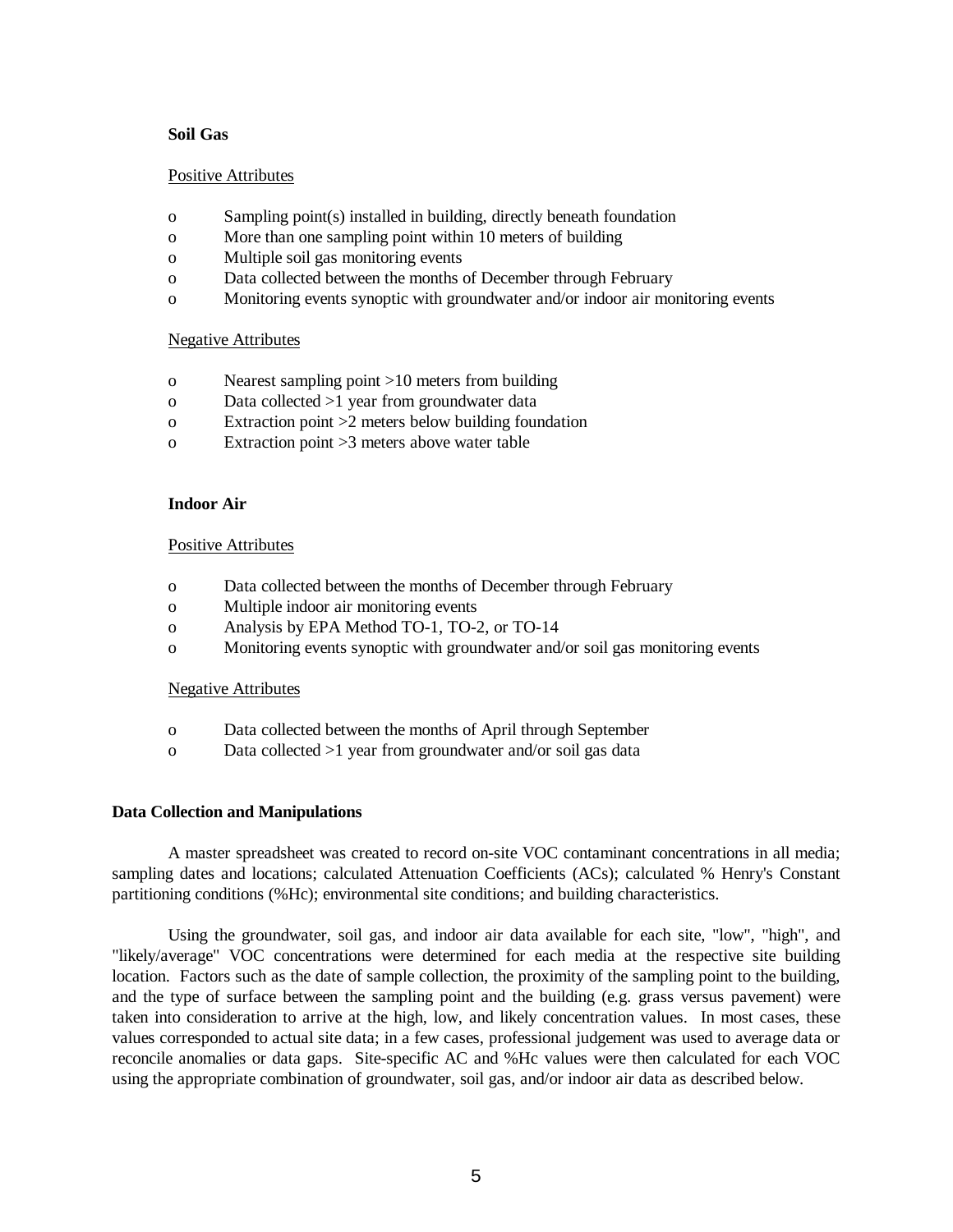## • **Attenuation Coefficients (ACs)**

ACs were calculated for 22 sites with available indoor air and soil gas data. The AC was derived from the ratio of "likely/average" VOC concentrations measured in indoor air to those measured in soil gas.

# • **% Henry's Constant Partitioning (%Hc)**

The %Hc was determined for 24 sites with groundwater and soil gas data. The %Hc was calculated by taking the ratio of "likely/average" concentrations of individual VOCs in soil gas to the concentrations predicted by their theoretical Henry's Constants and the "likely/average" groundwater concentrations measured at the sites.

In order to aid in the evaluation of data, available information on relevant site conditions and features were recorded, including:

- o depth to the water table
- o vadose zone soil type
- o monitoring well and soil gas point locations
- o depth of monitoring wells and soil gas points
- o surface conditions between sampling points and buildings
- o location of indoor air sampling within building

Building characteristics which were recorded include the following:

- o type of building (residential, school, commercial)
- o presence of basement
- o type of foundation (concrete, slab-on-grade, earthen)
- o integrity of foundation (few cracks, many cracks)
- o wall construction (poured concrete, block, fieldstone)
- o presence of sumps
- o presence of products containing VOCs (gasoline, cleaners)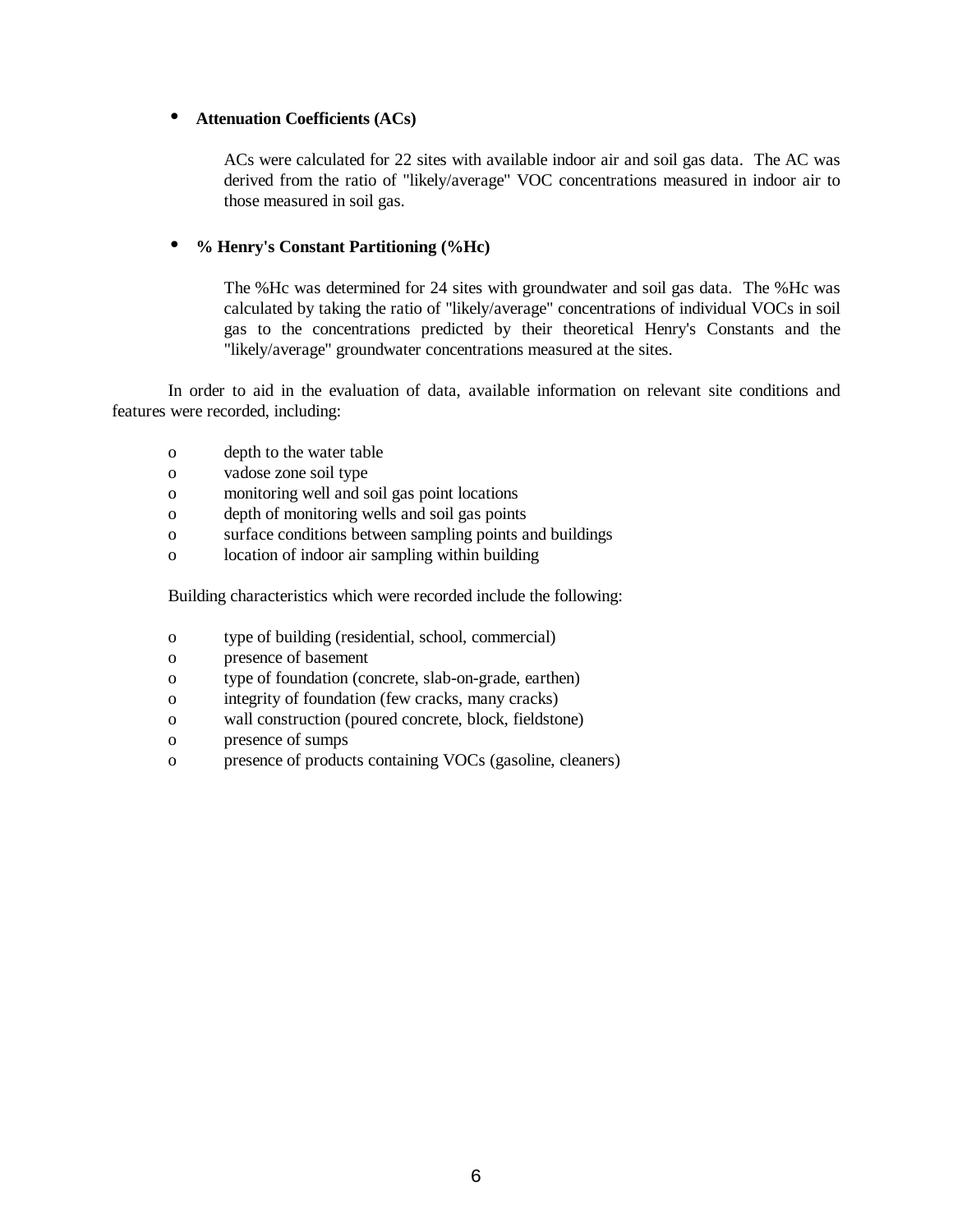#### **RESULTS**

**Table 1** presents the range, mean, and standard deviation values for the Attenuation Coefficients (ACs) calculated for:

- \* all VOCs at all of the sites which had both indoor air and soil gas data available;
- \* all VOCs at sites with a high confidence ranking which had both indoor air and soil gas data available; and
- \* the individual VOCs TCE, PCE, 1,1-DCE, and benzene at relevant sites which had both indoor air and soil gas data available.

As shown in Table 1, the ACs for the 22 sites with relevant soil gas and indoor air data, as well as for the 13 high confidence sites in this category, ranged from 2E-6 to 1.4E-1, with mean values of 5.4E-2 and 4.3E-2, respectively. The subset of 13 high confidence sites varied little from the collective grouping.

| <b>SITE TYPE</b>       | # SITES | <b>AC RANGE</b> | <b>MEAN</b> | <b>STD DEV</b> |
|------------------------|---------|-----------------|-------------|----------------|
| All                    | 22      | $2E-6 - 1.4E-1$ | $5.4E-2$    | $5.8E-2$       |
| <b>High Confidence</b> | 13      | $2E-6 - 1.4E-1$ | $4.3E-2$    | $7.5E-2$       |
| <b>PCE</b>             | 6       | $1.3E-4 - 1E-1$ | $2.8E-2$    | $3.9E-2$       |
| <b>TCE</b>             | 11      | $9E-5 - 9.7E-2$ | $2E-2$      | $2.4E-1$       |
| <b>DCE</b>             | 2       | $2E-3 - 1.4E-1$ | $4E-2$      | $6.7E-2$       |
| <b>Benzene</b>         |         | $1.5E-5 - 4E-5$ | $2.8E - 5$  | $1.3E-5$       |

**TABLE 1: ATTENUATION COEFFICIENTS (ACs)**

**Note:** Since the AC is the ratio of the contaminant concentration measured in the indoor air to that measured in the soil gas, "larger" ACs imply that greater levels of contaminants are migrating into the building. For the purpose of this paper, "larger" refers to a relative location on a number line which runs from negative infinity to "+1", with "+1" being the largest attainable value. In simpler terms, the smaller the AC value, the more attention that is expected as VOC vapors migrate into a building.

The compound-specific breakdown indicates that the ACs associated with the chlorinated VOCs are several orders of magnitude larger than those exhibited by the non-chlorinated VOCs, represented by benzene (i.e., mean values of E-2 vs E-5). ACs calculated for toluene, ethylbenzene, and xylenes fell within similar, if not lower, ranges than those observed for benzene. 1,1-Dichloroethene (DCE) exhibited the largest mean AC (4E-2) and the largest individual AC (1.4E-1).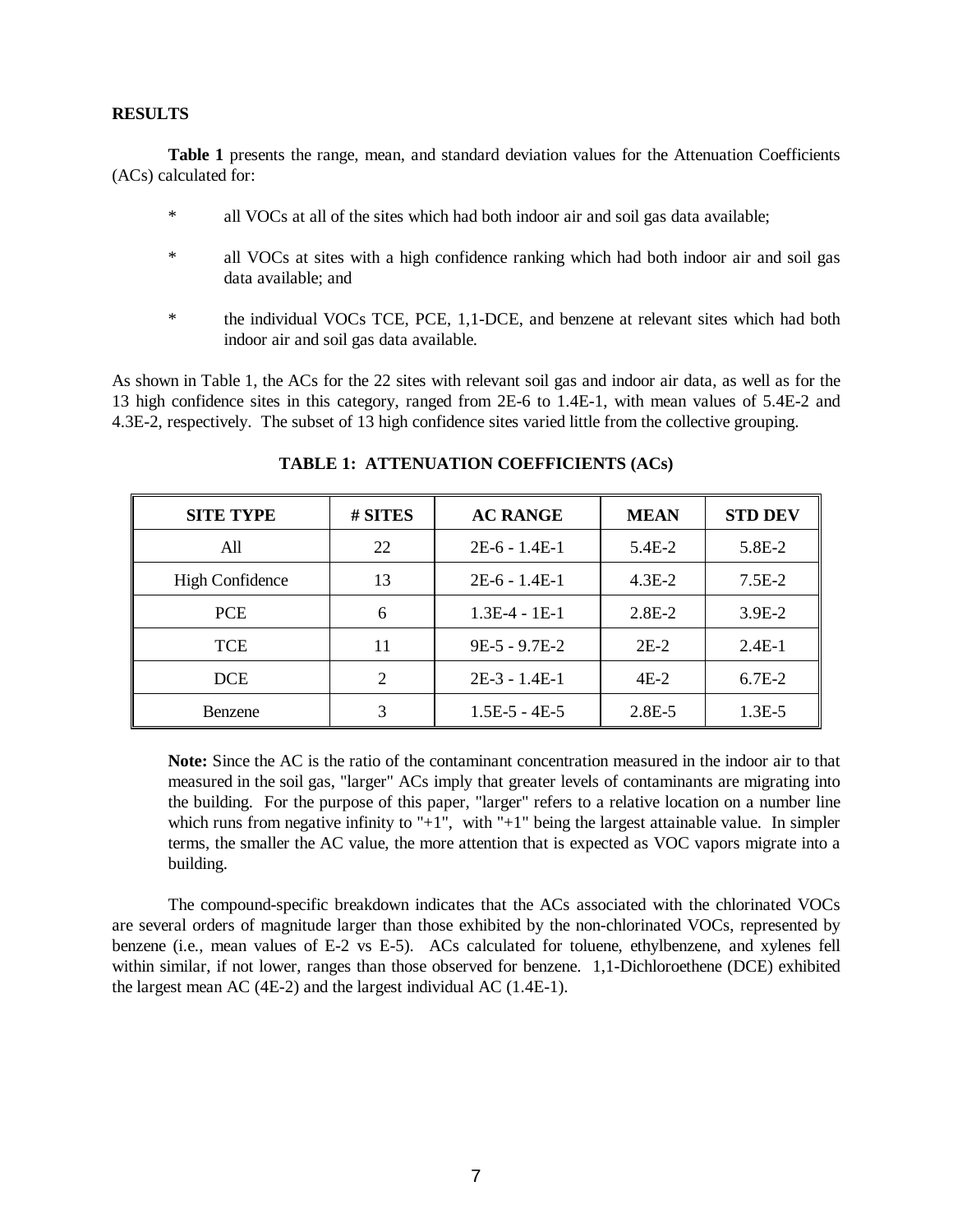**Table 2** presents the range, mean, and standard deviation for calculated %Hc values. Based upon groundwater and soil gas data available for all 24 relevant sites, the %Hc ranged from 7E-3 to 10, with a mean value of 0.66%. As with the AC values, the subset of 16 high confidence sites varied little from the collective grouping, ranging from 2E-3 to 10 with a mean value of 0.72%.

| <b>SITE TYPE</b> | # SITES | %Hc RANGE       | <b>MEAN</b> | STD.DEV. |
|------------------|---------|-----------------|-------------|----------|
| A11              | 24      | $7E-3 - 10$     | 0.661%      | 1.73     |
| High Confidence  | 16      | $2E-3 - 10$     | 0.721\%     | 1.66     |
| <b>PCE</b>       | 6       | $2.5E-2 - 1$    | 0.48%       | 0.56     |
| <b>TCE</b>       | 14      | $2E-3 - 10$     | 1.15%       | 2.4      |
| <b>DCE</b>       | 3       | $3E-2 - 1.4$    | 0.671%      | 0.73     |
| Benzene          |         | $9E-3 - 1.4E-1$ | 0.05%       | 0.05     |

**TABLE 2: % HENRY'S CONSTANT PARTITIONING (%Hc)**

Comparison of the mean %Hc values for the specific compounds shows that while all of the chlorinated VOCs are well within an order of magnitude of each other, the mean value of 0.05% for the non-chlorinated VOCs, again represented by benzene, is lower than those values exhibited by the chlorinated VOCs by at least an order of magnitude. Both the highest mean and individual %Hc values (1.15% and 10%, respectively,) were exhibited by TCE. Benzene demonstrated the lowest standard deviation among individual compounds.

**Figure 1** provides a breakdown of the study sites with available groundwater and Indoor Air Quality (IAQ) data and indicates whether: (a) concentrations of VOCs measured in groundwater exceeded their respective MADEP regulatory standards (i.e.,  $\langle$  or  $\rangle$  GW-2); and (b) whether concentrations of VOCs measured in indoor air were found to be "acceptable" or "unacceptable" based upon comparison with the indoor air target concentrations used to develop GW-2 standards protective of indoor air exposures.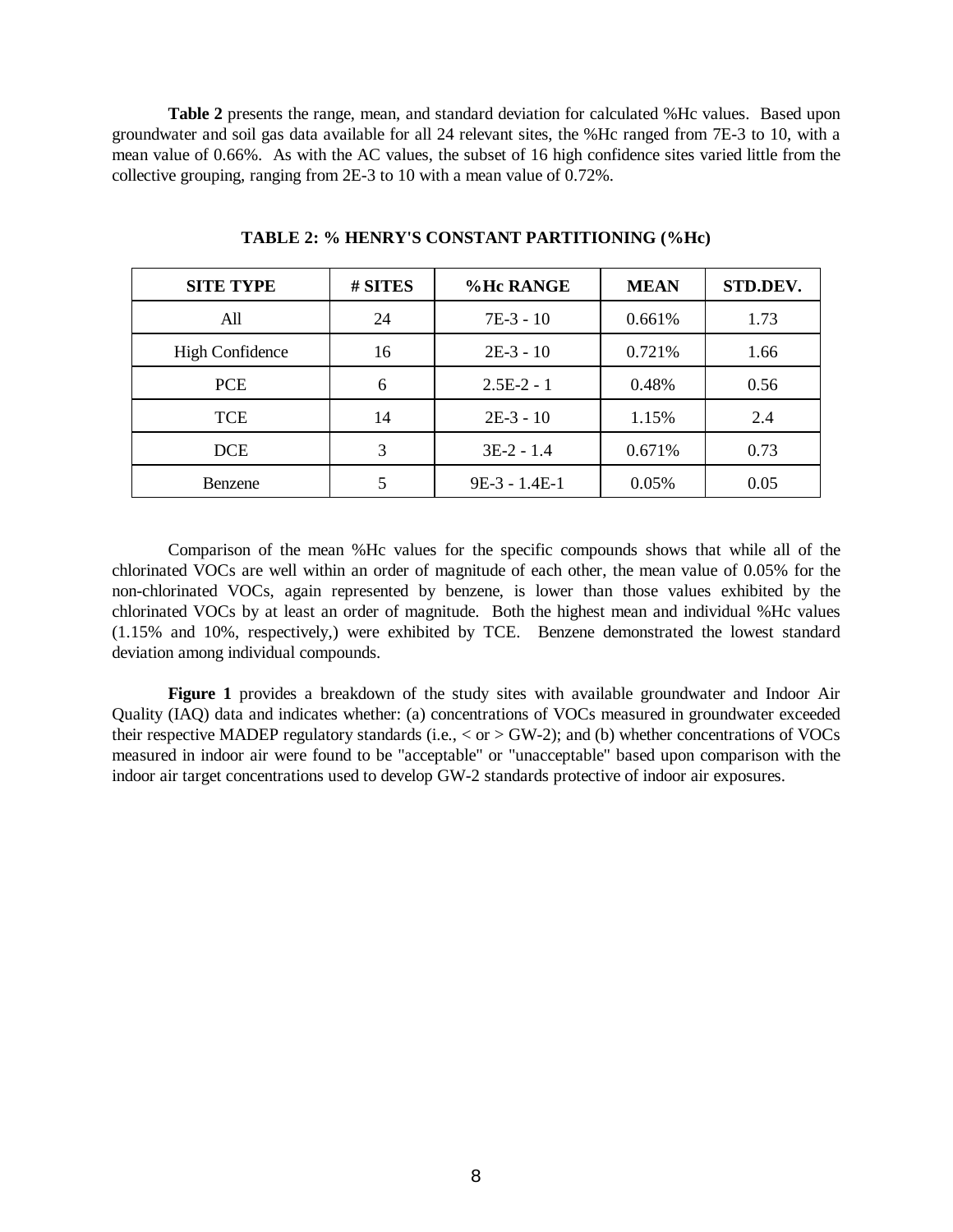#### **Figure 1 - Protectiveness of MADEP GW-2 Standards**



Three sites with VOC levels in groundwater below the applicable GW-2 standards had acceptable VOC concentrations in indoor air. Unacceptable concentrations of VOCs were measured in indoor air at 15 sites which exceeded the GW-2 standards. Both site scenarios were predictable and expected, considering that the GW-2 standards were developed to be protective of indoor air exposures. It is noted that of the 15 sites with unacceptable concentrations in both indoor air and groundwater, 14 were associated with chlorinated VOCs while only 1 related to a gasoline release.

Conversely, 13 sites with VOC concentrations above the GW-2 standards exhibited acceptable levels of the same VOCs in indoor air. Of these sites, 10 were related to gasoline releases, while the remaining 3 concerned residential homes in a downgradient portion of a large TCE plume. Lastly, and perhaps the most striking of the findings, was that unacceptable indoor air concentrations were measured at 4 sites where VOC concentrations in groundwater did not exceed the applicable GW-2 standards. This suggests that either the GW-2 standards may not be protective enough, or that other site-specific factors which do not fit the model assumptions used to derive the GW-2 standards may be influencing the migration of VOCs into the buildings.

These sites included:

- (1) a commercial fitness facility with an indoor air concentration of 5.1 ug/m<sup>3</sup> TCE;
- (2) a tavern (converted residence) with an indoor air concentration of 30 ug/m<sup>3</sup> PCE;
- (3) a private club with an indoor air concentration of 38 ug/m<sup>3</sup> PCE; and
- (4) an office building with an indoor air concentration of 33 ug/m<sup>3</sup> benzene.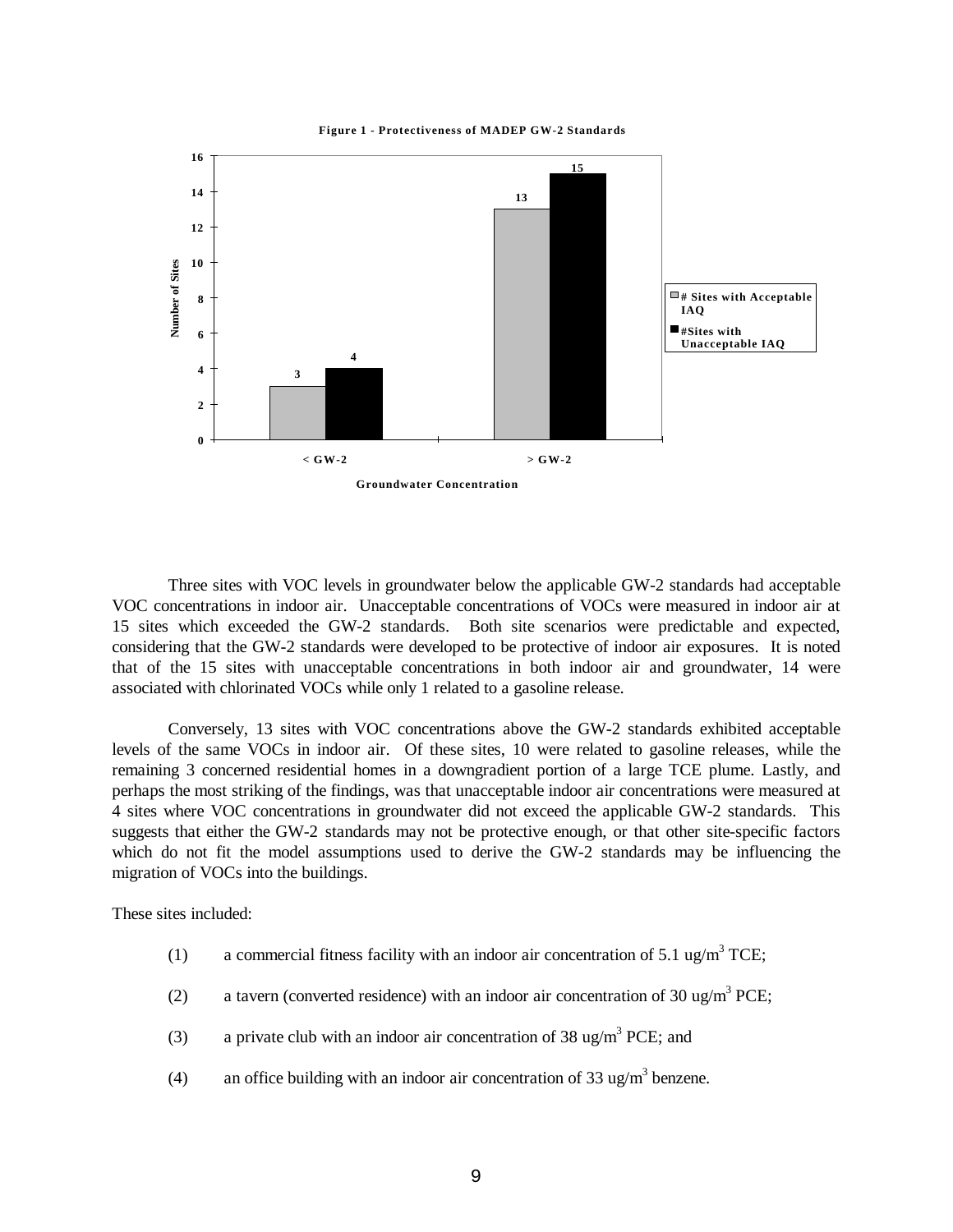## **DISCUSSION**

## **Attenuation Coefficients (ACs)**

Based upon a review of the presented data, two important findings are noted:

- AC values for chlorinated VOCs appear to be about 2 orders of magnitude higher than the 5E-4 value used in the development of MADEP GW-2 standards; and
- AC values for chlorinated VOCs appear to be significantly higher than values associated with non-chlorinated VOCs.

In general, the AC ranges and the mean AC values of 2E-2 to 4E-2 exhibited by the chlorinated VOCs suggest that the 5E-4 value chosen by MADEP during the development of the GW-2 standards may not be protective of indoor air exposures at such sites. With respect to the non-chlorinated VOCs, despite the limited soil gas and indoor air data set available for the BTEX constituents, their observed AC values appear to consistently fall near or below the selected 5E-4 value. This implies that the GW-2 standards derived for the non-chlorinated VOCs are adequate, provided that certain site-specific conditions and/or building parameters do not compromise the parameter assumptions of the Johnson & Ettinger Heuristic Model.

## Higher AC values

The AC value of 5E-4 used by MADEP in the calculation of the GW-2 standards was based upon the generic conditions and assumptions used by Johnson and Ettinger in the preparation of Figure 3 of their Heuristic Model. There are a number of reasons why site AC values could be several orders of magnitude higher:

- o Johnson and Ettinger assumed a basement depressurization (ΔP) value of only 1 Pascal in estimating soil gas infiltration to an impacted structure. Conversely, significantly higher ΔP values would be expected for the "worst case" winter data evaluated during this study, due to the operation of combustion furnaces and attendant chimney stack effects. This could significantly change AC values at sites where convective transport is dominant.
- o The soil gas data recorded for evaluated sites and used to calculate ACs should be viewed as "minimum" values. Spatial limitations in a soil gas sampling network could miss higher or "hot spot" concentration levels; temporal limitations in data collection might have resulted in the recording of lower than average values following a precipitation event. Since the Attenuation Coefficient is defined as the concentration of VOCs in indoor air over the concentrations in the soil gas, higher concentrations of soil gas would result in lower AC values.
- o At sites with permeable soils and convective soil gas transport, the Johnson and Ettinger model is quite sensitive to changes in soil permeabilities. In calculating GW-2 values, MADEP chose a soil permeability value of  $10^{-7}$  cm<sup>2</sup>, consistent with a fine sand. If a coarser sand condition was assumed, the resultant permeability value of  $10^{-6}$  cm<sup>2</sup> would raise the AC from 5E-4 to about 1E-2, which is consistent with the mean AC values observed during this study.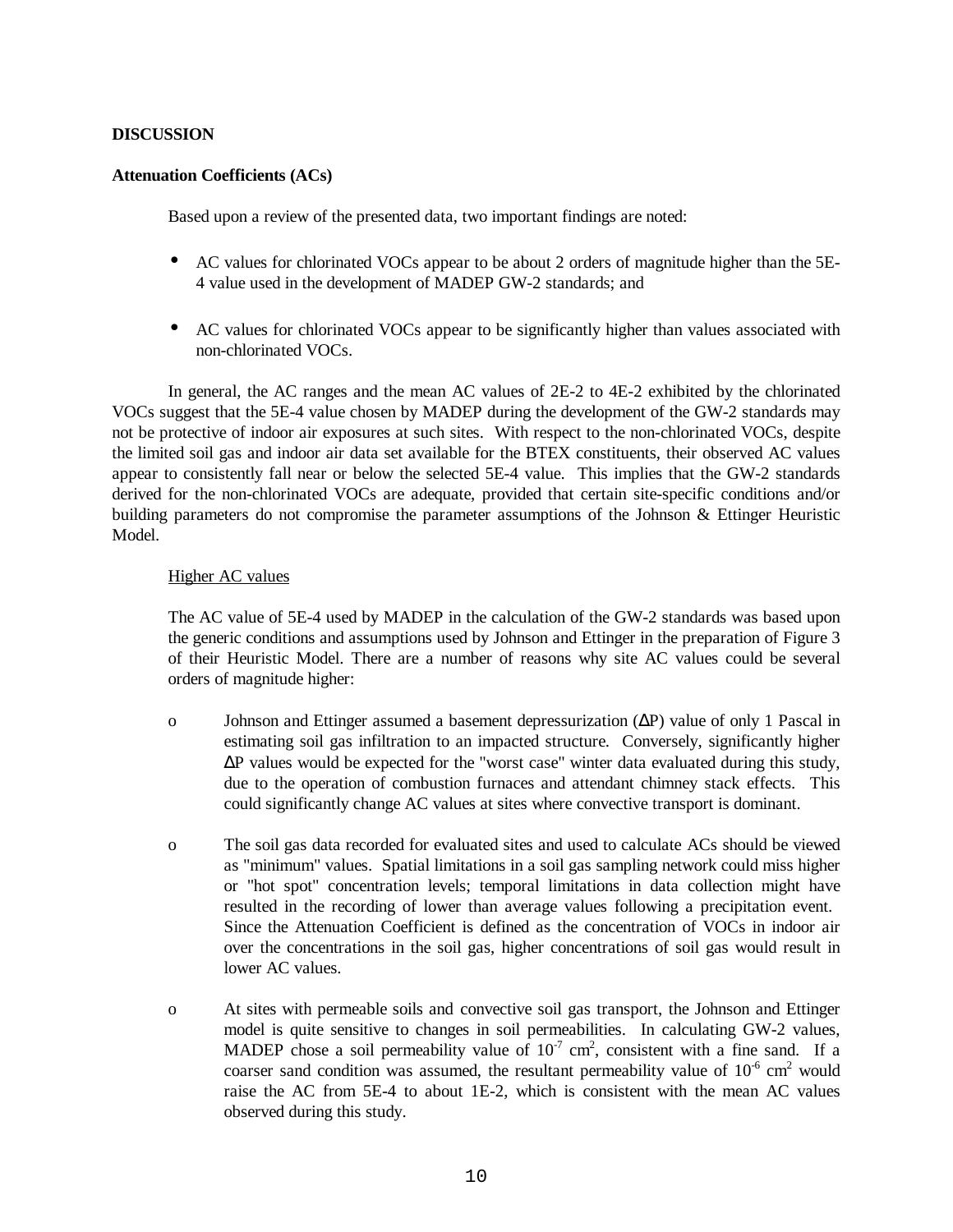Compounding all of the above is the overall "order of magnitude" limitations involved in this study effort. Nevertheless, on the basis of these findings, it would appear that selection of a 5E-4 AC value cannot be described as a "reasonable worst case" consideration in the calculation of generic cleanup standards.

## Differences between Chlorinated and Non Chlorinated VOCs

Although not directly investigated during this study, the orders of magnitude differences between AC values observed for chlorinated vs non-chlorinated VOCs are likely attributable to a longknown but poorly understood phenomenon: biodegradation. Specifically, it would appear that significant biodegradation of petroleum hydrocarbons is occurring in the vadose zone at many sites, between the point and time that BTEX compounds were measured in the soil gas, and the point and time they were measured in indoor air. Such an assumption is consistent with the findings and conclusions reached by Fischer et.al. in their investigation and evaluation of indoor-air impacts at a gasoline contaminated site in California.<sup>6</sup> Additional lines of evidence of this mechanism observed during the course of this study are presented and discussed below.

# **% Henry's Constant Partitioning Condition (%Hc)**

Based upon an evaluation of the presented data, two of the most significant findings are noted:

- The 10%Hc value used as the presumed "reasonable worst case" partitioning condition in the development of the MADEP GW-2 standards appears to adequately represent the upper limit for %Hc values; and
- Substantially lower %Hc values were consistently exhibited for non-chlorinated VOCs.

As a class, the chlorinated VOCs exhibited %Hc values ranging from 2E-3% to 10%, with mean values of 4.8E-1% to 1.15%. TCE exhibited the greatest range of values, as well as the highest mean (1.15%) and individual value (10%).

The "worst case" 10% partitioning condition was observed at a site where TCE concentrations of 5,900 ug/l and 200,000 ug/m<sup>3</sup> were measured in groundwater and soil gas, respectively; the depth to the water table was approximately one meter below grade; and the vadose zone consisted of fine to medium sand. Six other chlorinated sites which exhibited %Hc ranging from 1% - 5% had some combination of shallow water tables, fine to medium sands, proximity to the source area, and basements with earthen floors, sumps, fieldstone foundations, and/or numerous cracks.

However, substantially lower %Hc values were exhibited by non-chlorinated VOCs. The %Hc values for benzene, for example, ranged from 9E-3% to 1.4E-1% with a mean value of 5E-2%, at least an order of magnitude below those calculated for the chlorinated VOCs.

The following factors provide some explanations for the diminished %Hc values. Speculations regarding the significance of each factor, relative to chlorinated VOCs and non-chlorinated VOCs, are also presented.

o The theoretical Henry's Constant (Hc) partitioning conditions predicted for both chlorinated and non-chlorinated VOCs are not expected in environmental groundwater-soil gas systems for a variety of reasons including, but not limited to, the presence of mixtures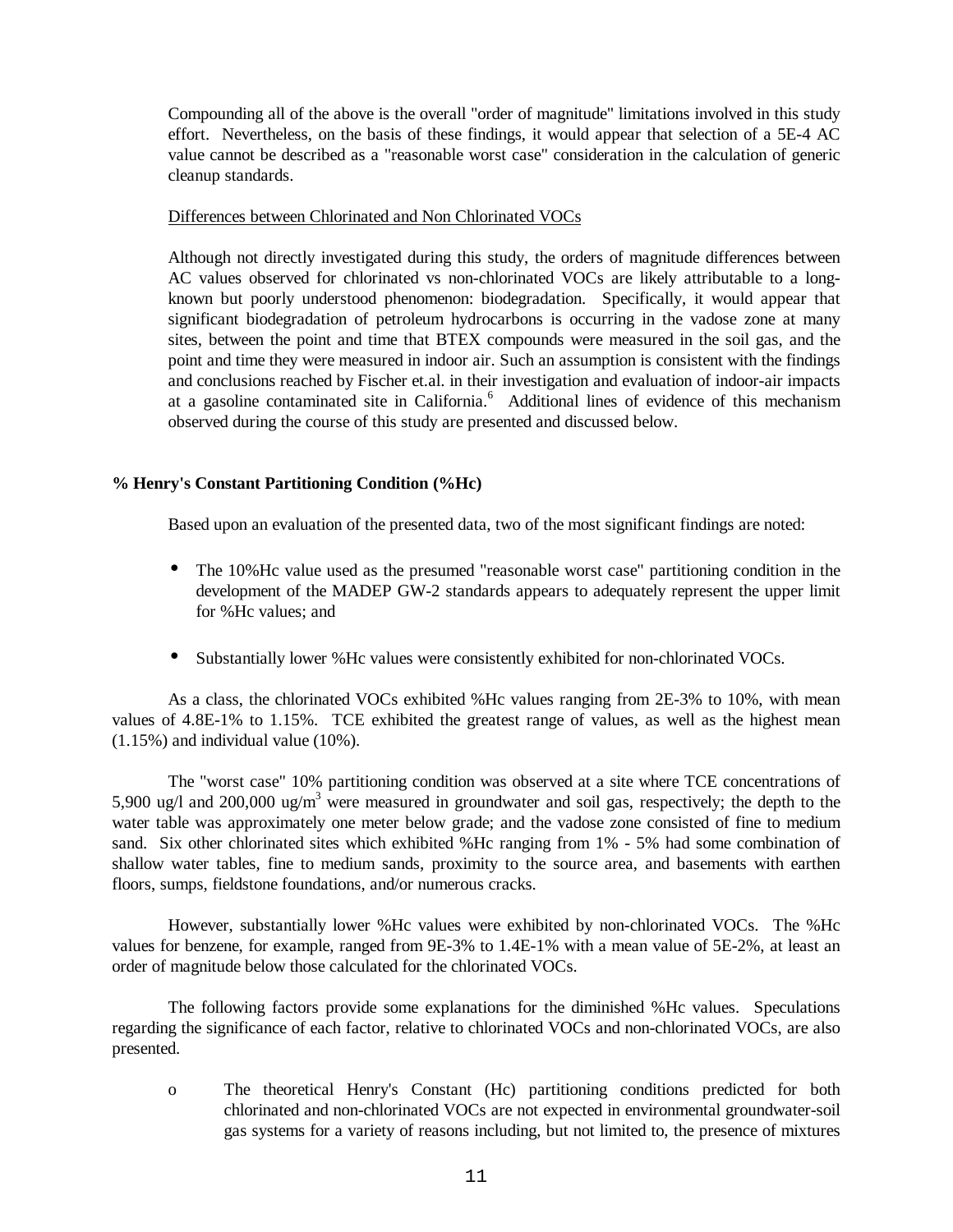of contaminants in groundwater and temperature variations (i.e., the typical temperature of groundwater is 15<sup>o</sup>C, whereas Hc values are generally based upon temperatures of  $20^{\circ}$ C and  $25^{\circ}$ C).

o Raoult's Law of Partial Pressures states that the vapor pressure exhibited by an individual component of a mixture is a function of the component's mole fraction within the mixture. More simply stated, a component in a mixture does not exhibit as high a vapor pressure as it does in its pure state.

The occurrence of contaminant mixtures in groundwater appears to be particularly significant for the BTEX compounds since their presence in an aquifer is generally the result of a gasoline release (as opposed to a release of a single chlorinated VOC which may/may not degrade over time to its daughter constituents). If one assumes benzene to comprise 10% - 25% of a dissolved gasoline mixture, its diminished vapor pressure may provide an explanation for up to a one order of magnitude decrease in its observed %Hc.

o Concentrations of both chlorinated and non-chlorinated VOCs are expected to decrease with distance from the water table due to diffusion through the vadose zone. Based upon a simple Fickian Diffusion evaluation of soil gas transport through a porous media, concentrations may decrease by up to a factor of four with increasing distance from the water table.

However, a comparison of the observed gradients in soil gas concentrations for both classes of VOCs indicates that diffusion of VOCs from the water table to the sampling point is neither the sole, nor the most important mechanism contributing to the decreased soil gas concentration observed for non-chlorinated VOCs. Rather, it is likely that intrinsic biodegradation plays the more critical role in diminishing the concentrations of non-chlorinated VOCs in soil gas as diffusion occurs upward through the vadose zone.

To illustrate, order of magnitude decreases in the %Hc values for toluene (i.e., 0.3%Hc and 0.006%Hc) correlated with increasing distance from the water table at two sites with fine to medium sands present in the vadose zone and water tables located at depths of 2 and 4 meters, respectively. Soil gas concentrations of benzene measured at another site also decreased by two orders of magnitude with distance from the source. Conversely, sites impacted by the chlorinated VOCs TCE, PCE, and 1,1-DCE exhibited %Hc values of 1E-1 to 1E-2 in magnitude which varied little with distance from the water table (water table depths ranged from 2 - 4 meters below grade at the selected sites). The exceptions to this finding included the sites previously discussed with elevated %Hc values.

- o The length of the effective diffusion pathway to the monitoring point (i.e., the distance from the water table) appears to be a significant factor contributing to the intrinsic biodegradation of non-chlorinated VOCs as they migrate through the vadose zone. Chlorinated VOCs, which demonstrate greater persistence in the vadose zone, do not appear to degrade as readily and therefore appear to be less sensitive to this parameter.
- o Liquid phase diffusion of VOCs through the capillary fringe is expected to limit the rate of VOC partitioning from groundwater into the air-filled pore spaces of the vadose zone. Since diffusion is driven by a concentration gradient, aqueous concentrations of VOCs within the capillary fringe will decrease with distance from the water table. Therefore, depending on the thickness of the capillary fringe exhibited by the soil (e.g., typical values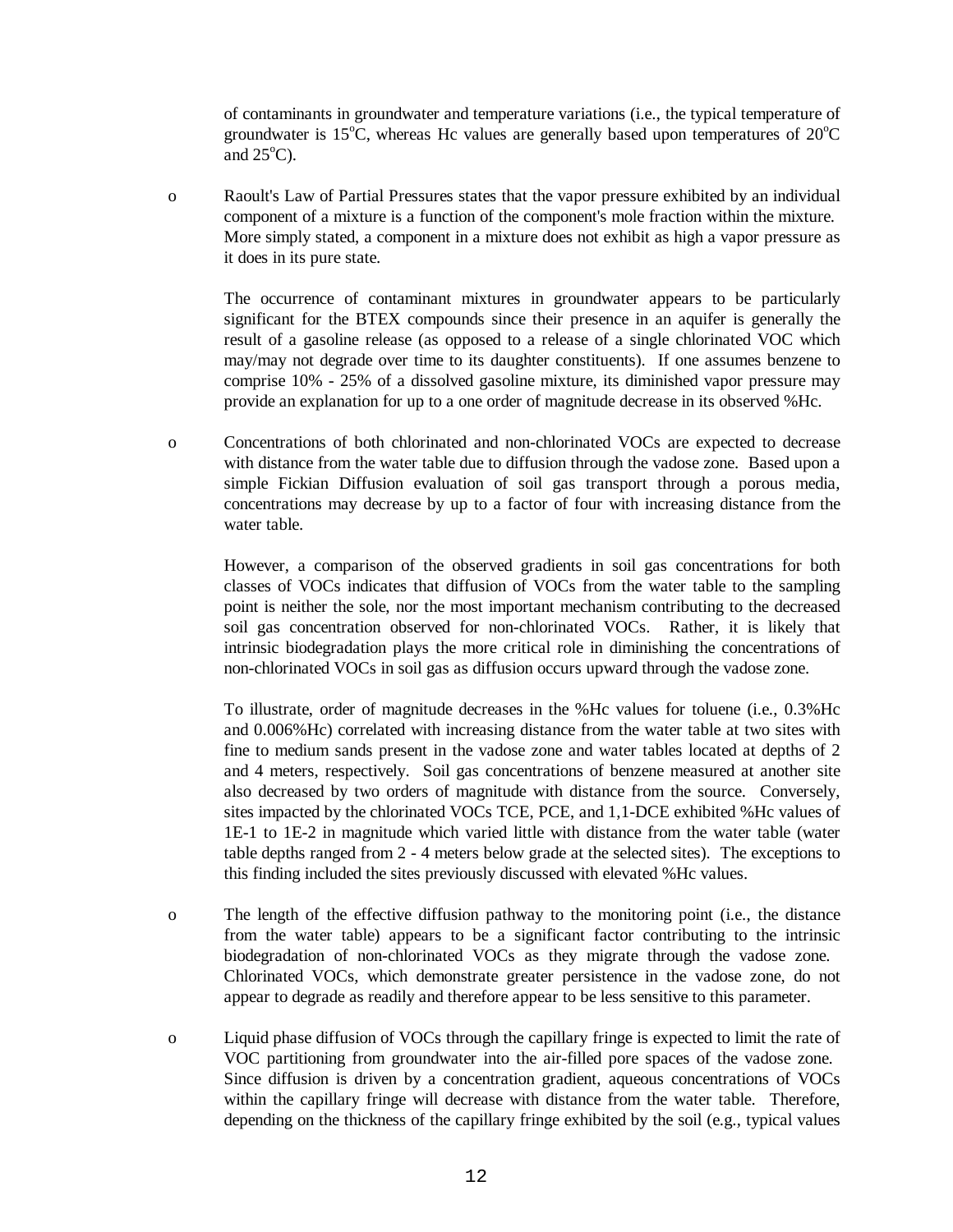of 4 cm in coarse sand, 15 cm in medium sand), VOC concentrations exhibited in soil gas may be 2 - 3 orders of magnitude below those predicted by Henry's Law.

## **GW-2 Standards**

Based upon a review of the presented data, three important findings are noted:

- Overall, 15 of 28 sites with groundwater VOC concentrations above applicable GW-2 standards were found to have unacceptable indoor air impacts, suggesting that such standards cannot be considered overly-conservative;
- Based upon a limited database, 4 of 7 sites with groundwater VOC concentrations below applicable GW-2 standards were found to have unacceptable indoor air impacts, suggesting that such standards are not protective under certain site conditions; and
- Unacceptable indoor air impacts are more likely to occur at sites contaminated by chlorinated VOCs, as compared to non-chlorinated VOCs.

## Biases

Despite the findings presented above, it is likely that less than 50% of sites exceeding GW-2 standards will experience unacceptable indoor air concentrations, and less than 50% of sites below the GW-2 standards will experience unacceptable indoor air concentrations. This is due to biases present in the investigation methodology, which relied upon available reports prepared by private engineering firms.

Specifically, sites that had experienced indoor air odor complaints are more likely to have undertaken indoor air sampling efforts than sites that did not experience such problems. This is particularly true for sites with groundwater concentrations of VOCs less than GW-2 standards. A more representative sample within either category would likely yield less positive findings. Nonetheless, concern does exist on the degree of conservatism incorporated into the GW-2 standards.

## Chlorinated vs Non-Chlorinated VOCs

The findings of the groundwater and indoor air evaluation indicate that an exceedance of the GW-2 standard for a chlorinated VOC in groundwater generally resulted in unacceptable levels of the same VOC in indoor air within the on-site building. Three sites where such a condition was not observed were homes in a residential neighborhood in a downgradient portion of a 1/2 mile long TCE plume.

Conversely, of the 11 sites with concentrations of BTEX above their respective groundwater standards, only one exhibited unacceptable levels of benzene in indoor air. As suggested in the previous section, this finding supports the speculation that non-chlorinated VOCs such as the BTEX compounds are more likely to naturally attenuate through intrinsic biodegradation processes as they diffuse upward from the water table through the vapor-filled pore spaces. In the case of the one problematic site in this category, the occurrence of unacceptable levels of benzene in indoor air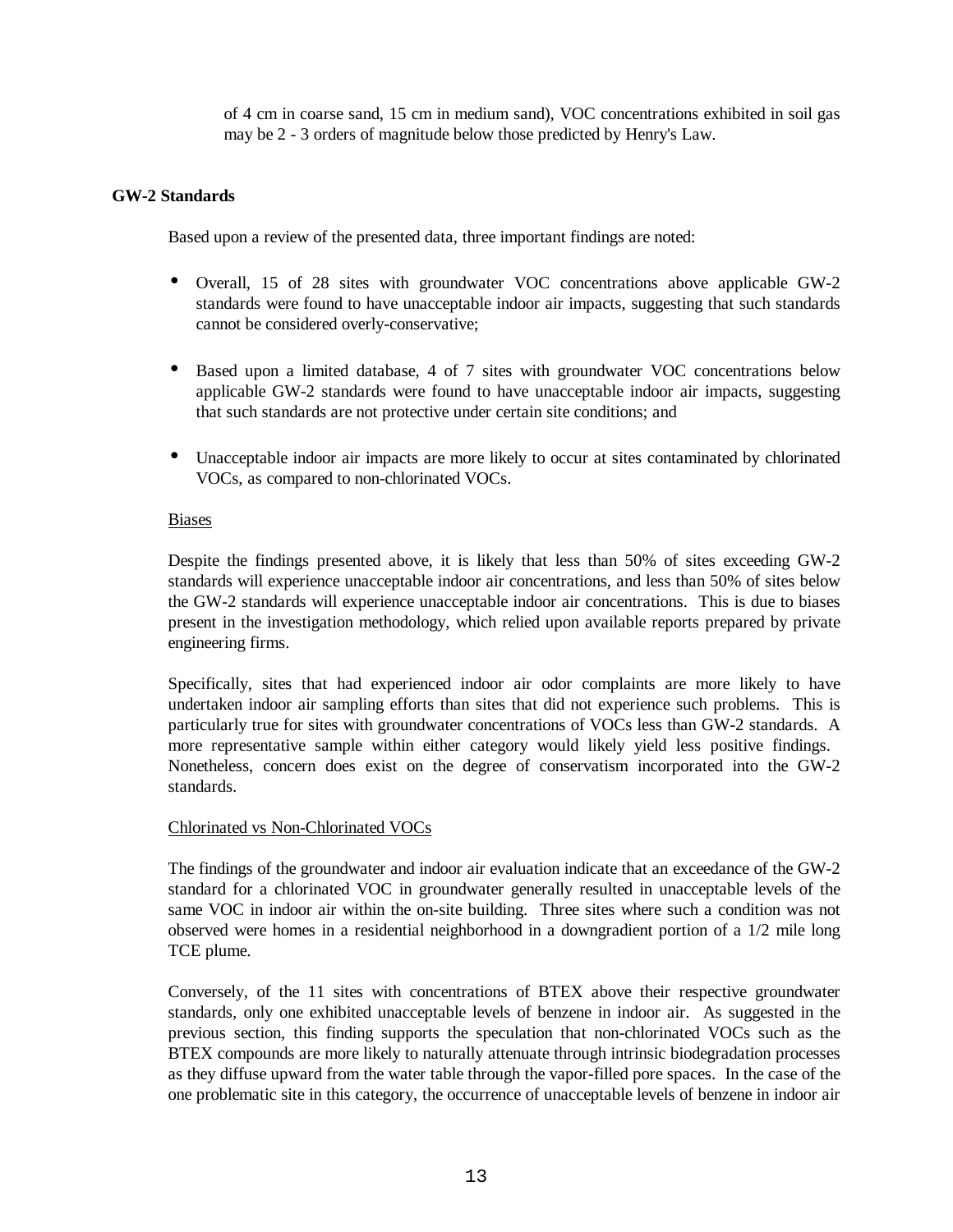may be attributable to an insufficient distance between the water table and the building foundation to allow natural degradation to occur within the vadose zone.

## Non-Protective Sites

The 4 sites which exhibited unacceptable levels of VOCs in indoor air despite the achievement of the groundwater standards were re-evaluated to determine if unique or unusual site conditions or building characteristics may have contributed to the indoor air problem. The review yielded the following information:

- o The level of 5.1 ug/m<sup>3</sup> TCE measured at the commercial fitness facility slightly exceeded 5  $\mu$ g/m<sup>3</sup>, the level generally accepted by MADEP as background for TCE in indoor air. Therefore, it is possible that the TCE concentration measured at this site is attributable to background conditions.
- o The basement of the tavern (converted residence) consists of an earthen floor and fieldstone foundation. The building is heated by a forced hot air furnace located in the basement and an exhaust fan reportedly operates in the building. The Johnson & Ettinger Heuristic Model is based upon diffusive and advective vapor flow of contaminants in soil gas through a foundation crack of a given length, width, and areal ratio within the building, rather than through an earthen floor. In this case, the indoor air concentration of 30 ug/m<sup>3</sup> PCE is likely the result of the combined presence of an earthen floor basement, multiple cracks in the fieldstone walls, and an enhanced negative pressure gradient created by the hot air furnace and the exhaust fan.
- o The basement of the private club consists of a concrete/concrete block floor with many cracks and concrete block walls. The building is reportedly located within approximately 20 - 25 meters of the source of a PCE release. The area between the source and the building is entirely paved. Based upon this information, the elevated indoor air concentration of 38 ug/m<sup>3</sup> may be attributable to a combination of the multiple cracks in the building foundation and the presence of pavement which prevents both the flux of soil gas to the atmosphere and the infiltration of uncontaminated recharge, thus increasing the tendency of vapors in the soil gas to flow into a basement under negative pressure.
- o The basement foundation of the office building which exhibited an indoor air concentration of 33 ug/m<sup>3</sup> benzene consists of a poured concrete floor (few cracks) and concrete block walls. The water table lies approximately 2 meters below surface grade. A sump is present in the basement, and building occupants have complained of odors. These conditions suggest that the elevated concentration of benzene measured within the building could be the result of direct off-gassing of gasoline vapors from the sump water into the building.

# **Other Considerations**

## Building Characteristics

A number of building and foundation characteristics believed to contribute to and even promote the migration of VOCs into a building have been identified throughout this paper. Many of these conditions, such as the presence of earthen floors, fieldstone foundations, sumps, or other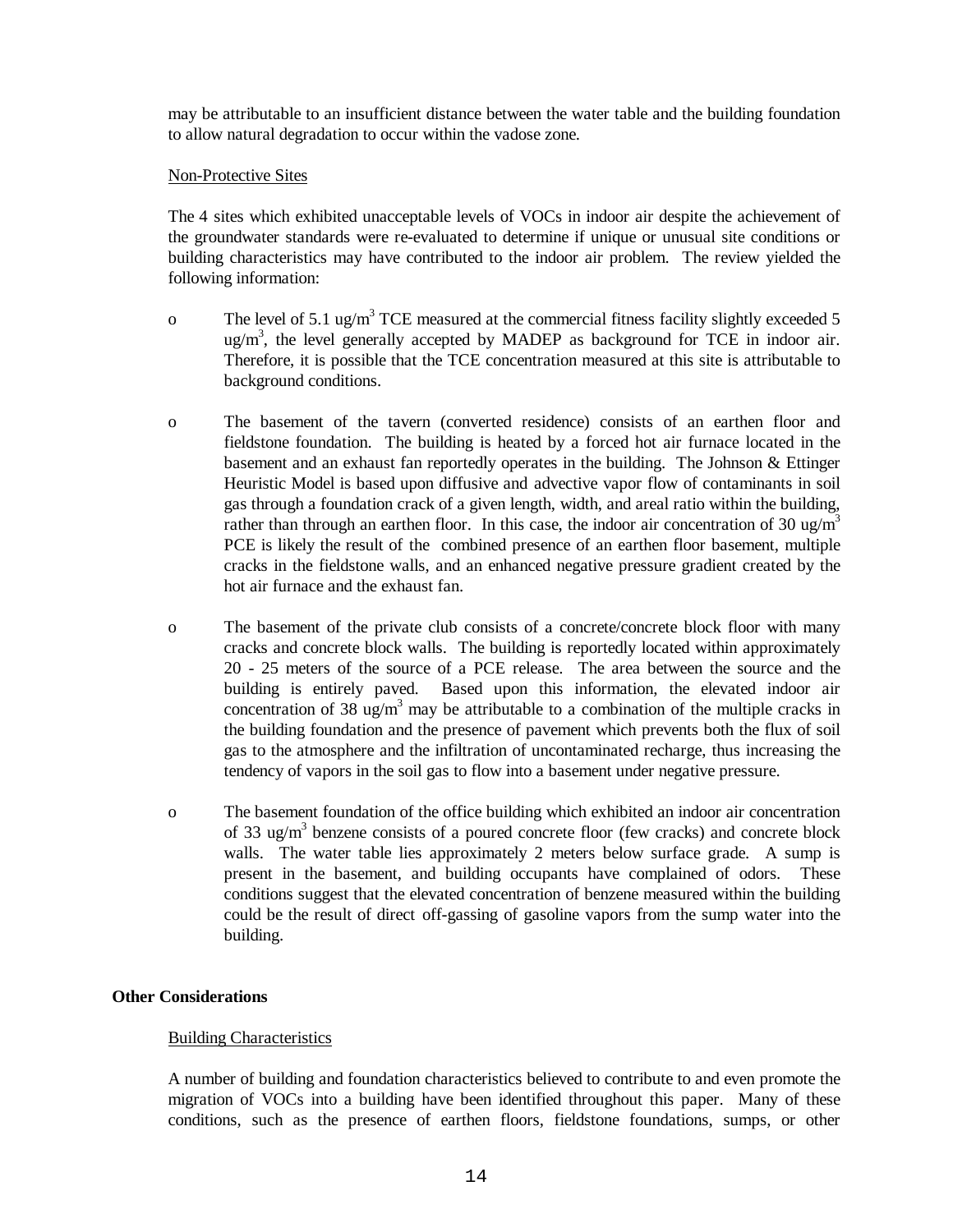preferential migration pathways, were not incorporated into the assumptions of the Johnson and Ettinger Heuristic Model used by MADEP to derive an AC value of 5E-4 and subsequently, the GW-2 standards. Other parameters, including the pressure differential existing between the building and the outside environment and/or the volumetric flow rate of air through the building, may vary widely depending upon seasonal considerations, the presence of combustion furnaces, and variances among heating and ventilation systems.

#### Soil as VOC Source

At present, MADEP cleanup standards address VOC impacts to subsurface structures solely through a consideration of groundwater-to-vadose-zone transport mechanisms. Nevertheless, direct partitioning of VOCs from contaminated soil is also a concern, at sites where such source areas are present. For this reason, sites included in this study were limited to locations believed to be sufficiently distanced from such vadose zone source areas.

#### **Fresh Water Lens**

The occurrence and transport of VOCs within the vadose zone is a dynamic process, especially in areas like Massachusetts where a significant amount of precipitation and groundwater recharge can be expected. Infiltrating precipitation can result in the physical displacement and movement of soil gases, and re-dissolution of VOCs contained in air-filled pore spaces.

Beyond such localized effects, one can surmise that plume movement in the shallow groundwater away from a source area will be influenced by the degree of infiltrative recharge occurring. Specifically, at some distance downgradient from the source area, sufficient infiltration of (uncontaminated) fresh water will occur to result in the "sinking" of the water table plume, and establishment of a fresh water lens at the water table/capillary fringe interface. Because of the slow rate of liquid/liquid diffusion processes, a sufficiently thick fresh water lens can create an effective barrier to VOC partitioning into the vadose zone, and effectively "protect" overlying structures from adverse indoor air impacts.

Evidence of the occurrence of such a freshwater lens has been collected from a limited number of sites. At a site which abuts a large wetland, several thousand feet from the point of TCE discharge, a groundwater sample collected from the uppermost portion of the water table showed "non detect" concentrations of TCE upon analysis. Samples collected from the same well point at slightly greater depths exhibited TCE concentrations orders of magnitude higher. TCE concentrations measured in indoor air in residential homes at the site were found to be less than the accepted background level of 5 ug/m<sup>3</sup>.

While additional investigation is needed to more fully evaluate the parameters and dynamics of such a phenomenon, it would appear to be a potentially significant element in the evaluation of vapor phase transport and infiltration.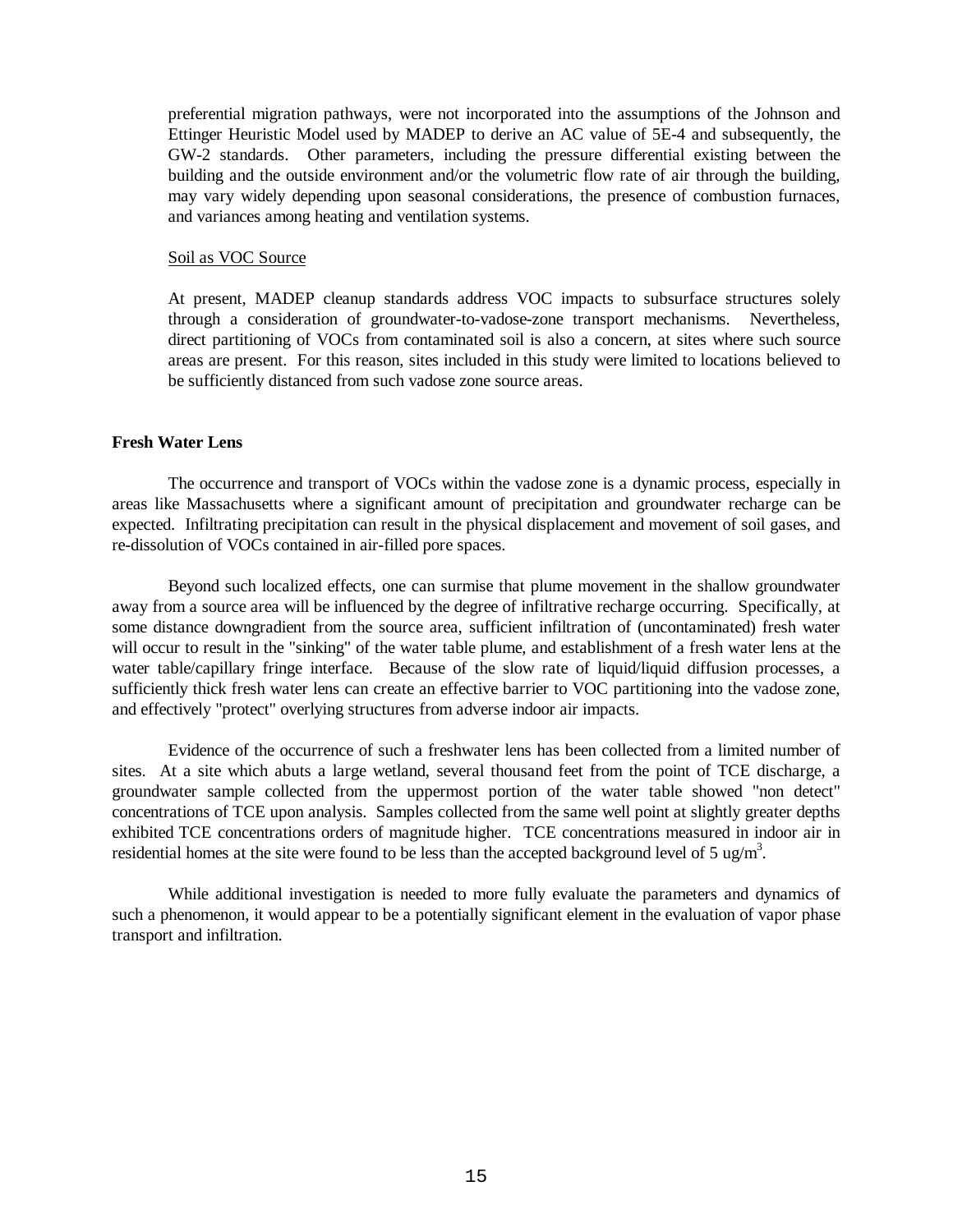## **CONCLUSIONS**

On the basis of the information and data presented in this paper, and subject to the limitations and biases of investigative methods, the following conclusions are offered:

- (1) Significant differences appear to exist between the fate/transport and impacts of chlorinated and non-chlorinated VOCs partitioning from a contaminated groundwater plume.
- (2) Indoor-air/soil-gas Attenuation Coefficients for chlorinated VOCs at a number of sites evaluated in eastern Massachusetts appear to be in the range of 1E-1 to 1E-3, significantly higher than the 5E-4 value assumed by MADEP in its calculation of regulatory (GW-2) standards.
- (3) Indoor-air/soil-gas Attenuation Coefficients for non-chlorinated VOCs at a limited number of sites evaluated in eastern Massachusetts appear to be in the range of 1E-4 to 1E-5, consistent with the value of 5E-4 assumed by MADEP in its calculation of regulatory (GW-2) standards.
- (4) The mean degree of partitioning of chlorinated VOCs observed in the vadose zone was around 1% of theoretical equilibrium conditions predicted using Henry's Law. Although similar levels of partitioning of non-chlorinated VOCs may be occurring, levels detected in the vadose zone are typically 1 to 2 orders of magnitude lower, due apparently to biodegradation of these non-chlorinated (BTEX) VOCs above the water table.
- (5) MADEP groundwater standards protective of indoor-air impacts (GW-2) are not overly conservative, and may not be protective enough under certain site conditions not uncommon to Massachusetts.

## **DISCLAIMER**

The findings and opinions expressed in this paper are the personal views of the authors, and do not necessarily reflect the position, recommendation, or policy of the Massachusetts Department of Environmental Protection.